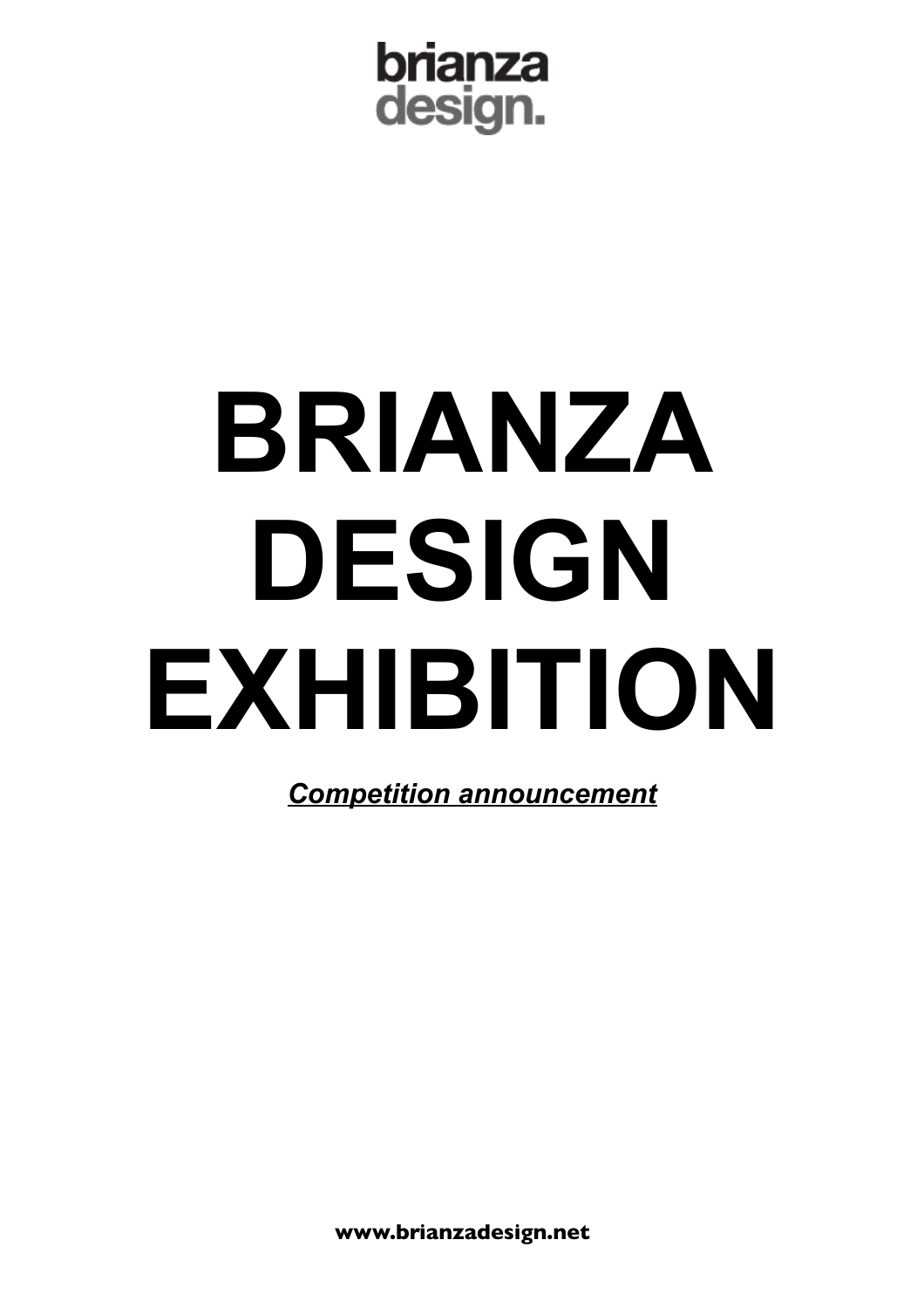

## **Art. 1 – Object of the Competition**

Brianza Design, project related to the values of the territory and the safeguard of the craftsmanship of the Milan and Como Brianza area, promotes the **1st Brianza Design Exhibition** for the design of an element of the **dining room**: a table or a sideboard or a cabinet (together with the table it is possible to present the project of a chair).

For the wooden products the following materials should be used: multilayer, blockboard, not chipboard nor particle board, and only wood from reforestation. The drawers should be made with a dove-tail joint structure. Only natural oil finish or water based varnish.

For the lacquered products it is possible to use medium density panels.

## **Art. 2 – Conditions to take part to the Competition**

The **craftsmanship company** in order to take part to the Competition must have the headquarter in any of the Municipality of Brianza.

There are two classes of competition for the **designers** who wish to enroll

**Class 1**: **Under 26** (26 years not yet had within 27th June 2014 and already 18 years old)

- Students, architects, designers with degree or coming from Architectural University, Design, Schools or Design Institute and "Accademia delle Belle Arti"

**Class 2**: **Over 26** (26 years yet had from 27th June 2014)

- Students, architects, designers with a degree by Architectural University, Design, Schools or Design Institute and "Accademia delle Belle Arti" as of for Class 1

For any of the above class it is authorized a participation as a group, in this specific case all the attendees will nominate a group leader with given declaration, signed by each attendee to be attached to the Competition form. The group leader will be responsible at all effects towards the organization of the Competition and the only legitimate to collect any eventual prize.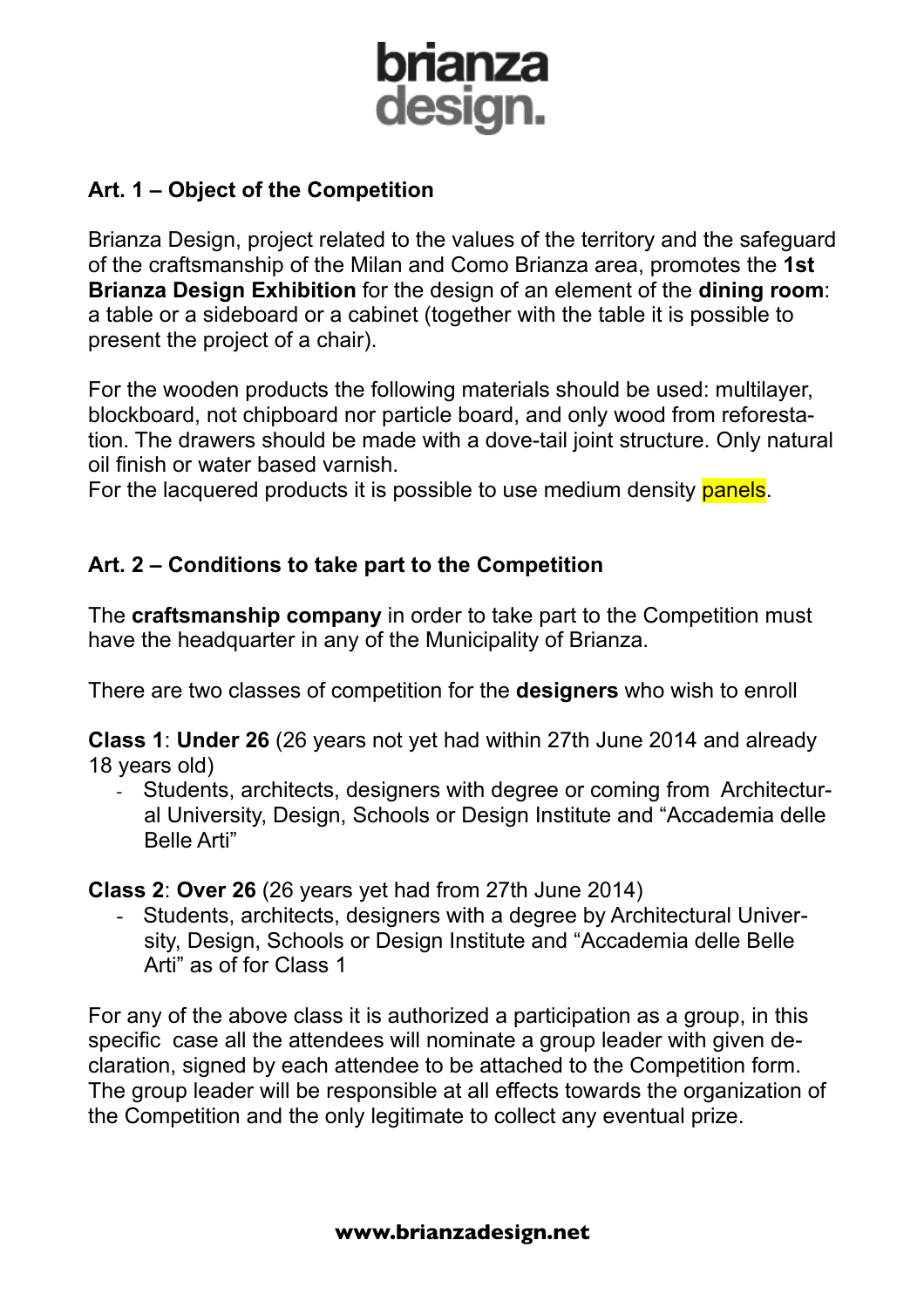## brianza<br>design.

Each attendee could present one and a unique project. For whom will take part as a group it will be possible to present also an individual project. It will not be possible for an attendee to present two or more projects or that one group will present two or more projects.

## **Art. 3 – Projects requested**

Each attendee will present a project for **one element for the dining room** (table or sideboard or cabinet) and will upload his project exclusively on the website www.brianzadesign.net in the dedicated section to the competition "Brianza Design Exhibition" where he will fill in the following form:

- form with name, surname, address, telephone number, email, date of birth and school degree

Moreover the attendee will have to upload:

- the figure of the project (**1 figure named "Technical Drawing", 1 figure named "Render"**) size A3, mandatory in PDF format entitling the figure (name of the product by designer), sizes and materials used.
- Descriptive text for the project
- Copy of the University degree or diploma or regular certification proving being enrolled to a proved degree course
- Document nominating the group leader signed by each and all attendees (in case of group participation)

The projects could be realized with any technique or tool.

The project supplied for evaluation must be original and unreleased, penalty being excluded to the Competition or, should this fact of being no-original be informed afterwards, the attendee will have to return the prize and any eventual reconization given.

## **Art. 4 – Delivery Term**

The project should be uploaded and being on line not later than **27.06.2014.**

## **Art. 5 – Anonymity**

The partecipation to the Competition must be anonymous: all the components of each figure or project should indicate only the title identifying the project (name of the product by designer) and the Class of partecipation.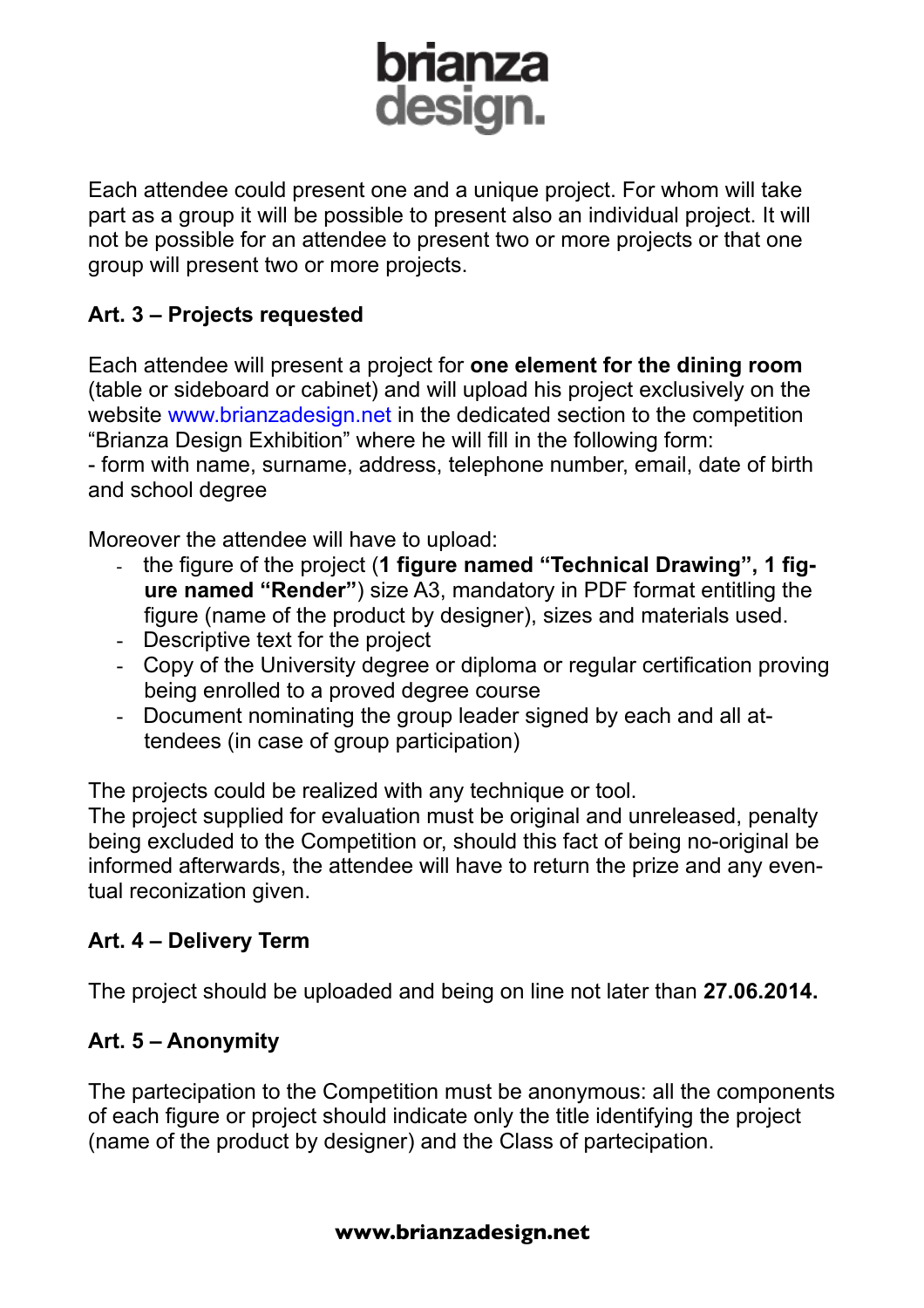## brianza design.

## **Art. 6 - Commission**

An examing commission by Brianza Design will evaluate the projects received and complying with the indications of this Competition Announcement according to the originality and the aesthetical value of it – all functional to the item proposed and taking also into consideration the quality of the communication and presentation of the project itself.

## **Art. 6 – Choice by the craftsmanship to realize the product**

The craftsmanship has to enroll not later than 27.06.2014.

By a given personal password which will be provided only after the closure of the uploading of all projects, he could see all the drawings and choose the product to be realized not later than 18 July 204.

During the choice there will be no indication related to the designer who has created the project.

The choice will be made only according to the presentation of the project and with a direct and exclusive connection.

The promptness will have an important role in order to avoid that a single project is choosen by more companies. The company who will choose firstly the project will be appointed accordingly. The selected projects will not be available any more being already selected by a craftsmanship.

Only in a second time the aggregation will put in contact the designer with the company in order to start the production.

The company/craftsmanship and the designer will undersign a contract of Royalty on the sold value of the product which will be produced.

The product will have to be realized not later than 31st October 2014 and a photografical picture should be taken not later than28th November 2014.

## **Art. 7 – Jury and award cerimony**

In addition to the collaboration relationship between designer and company/craftsmanship there will be also the opportunity to realize the project and partecipate to the competition "Brianza Design Exhibition". A Jury of 9 VIP people coming from the Design world and media will be created.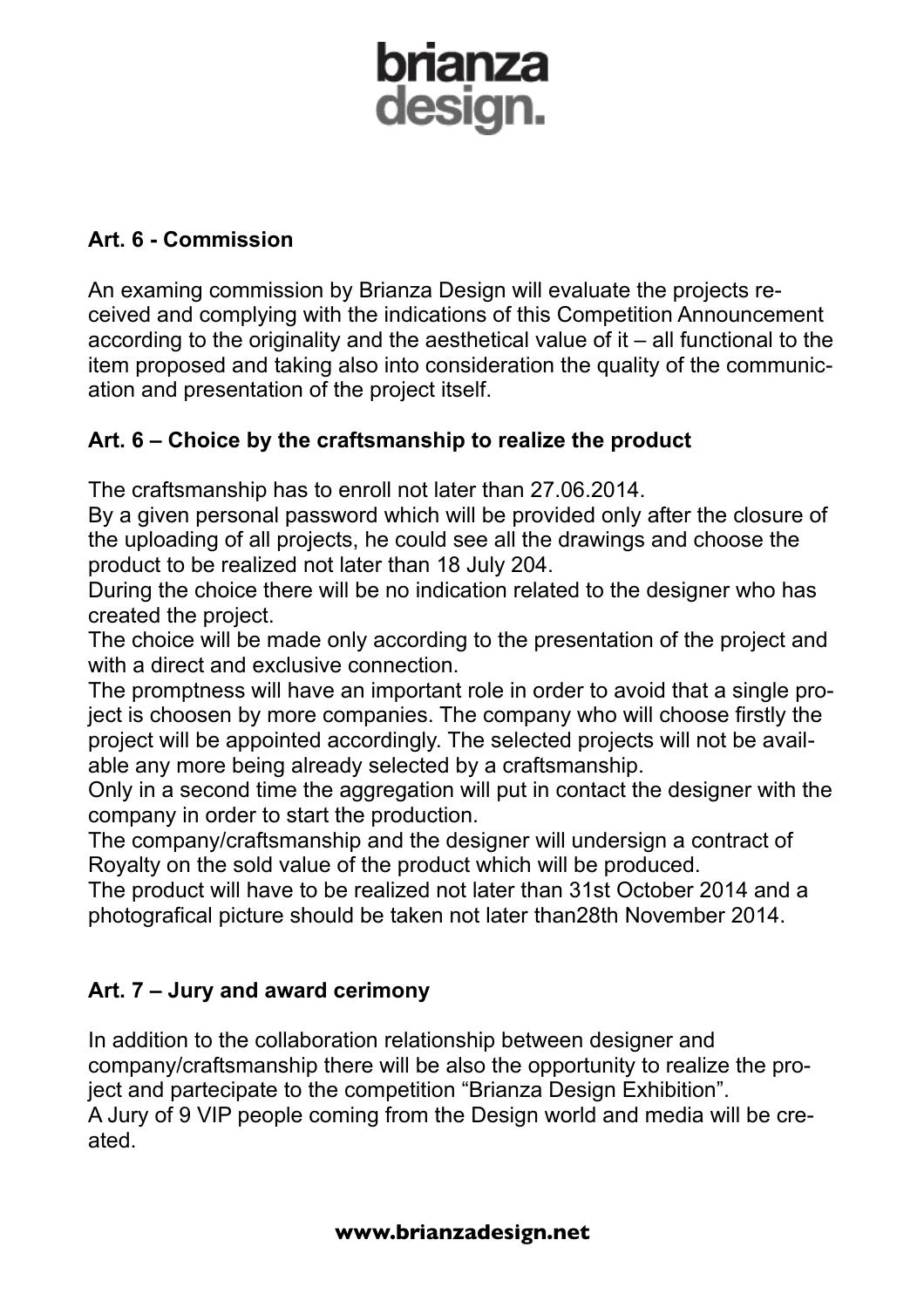

This Jury will choose the products for the award cerimony only after its production.

The Jury will choose 5 products designed for each Class.

To each of the 10 winners the company/craftsmanship who has realized the product will provide a prize to his designer of the amount of Euro 1.000,00=

Between the projects not selected neither produced additional 10 items will be prized 5 for each Class of partecipation to whom a mention and a wooden Oscar will created for the event.

## **Art. 7 – Information and publication of the results**

The result of the Competition will be communicated to the design (or the group leader) of each winning project by email not later than middle February 2015. By Mid-March an award cerimony will take place, time and place to be defined.

## **Art. 8 – Property of the projects sent**

The project sent to the Examing Commission will remain of the designers property, any eventual request to sue those projects should be asked and authorized by the designer.

## **Art. 11 –Acceptance of the Competition Announcement**

The partecipation to the Competition presumes the total acceptance of the present Competition Announcement.

In relation to D.lgs. 196/03 regarding the treatment of the personal data and protection of this sensible information, all the partecipants authorize the organization to treat their personal data for the aim of the competition and implicity accept all the regulation.

The responsability of the treatment of the personal data is to Brianza Design.

**The partecipation to the competition by each single attendee implies the consent and the mandate to the aggregation Brianza Design to advertise and divulgate the content of the projects sent, in the form Brianza Design would decide either by press or internet.**

For further info please refer to the following website www.brianzadesign.net